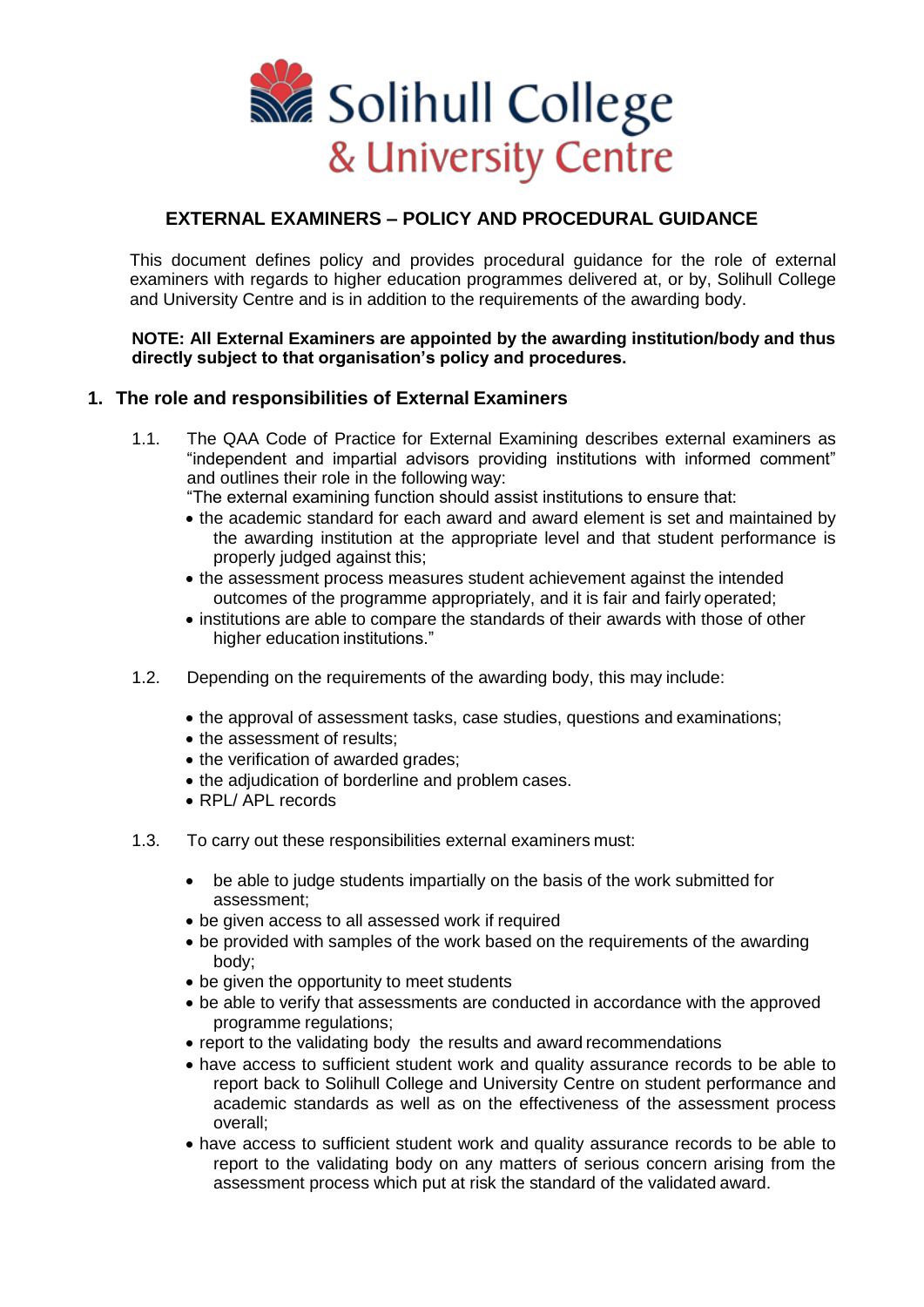

1.4. Solihull College and University Centre encourages externals to meet with student groups in the course of their duties, particularly where the content of a programme includes the assessment of practical or project work, presentations or exhibitions.

## **2. External Examiners' Reports**

- 2.1 External examiners are required to provide a written report on the standards being set and achieved including:
	- the overall performance of the students in relation to their peers on comparable programmes;
	- the strengths and weaknesses of students;
	- the quality of knowledge and skills (both general and subject specific and including any work-based or work-related aspects) demonstrated by the students and in the light of agreed subject benchmarks, and the national qualifications framework;
	- the structure, organisation, design, marking and fairness of all assessments;
	- the quality of teaching as indicated by student performance;
	- the lessons learnt from the assessments for the curriculum, syllabus, teaching methods and resources of the programme, and feedback on whether issues previously raised have been addressed;
	- other recommendations arising from the assessments.
- 2.2 Solihull College and University Centre will respond to Pearson External Examiner reports with an action plan by the end of the academic year. This action plan will be checked by Head of School and the Dean of Higher Education.
- 2.3 All EE reports will be scrutinised and collated depending in the validating body by the Director for Higher Education and Curriculum Innovation. Reports will be discussed with key faculty staff and a summary report will be presented to the Quality and Standards Committee.
- 2.4 External examiners must be able to:
	- Consider each student impartially on the basis of the work submitted for assessment without being influenced by previous association with the award, the staff, or any of the students.
	- Have the opportunity to approve the form and content of proposed examination papers and/or coursework as specified in the programme validation documents.
	- Have the opportunity to approve forms of alternative assessment.
	- Be consulted about and agree to any proposed changes to the structure of the assessment which will directly affect students currently on the award.
	- Have access to all assessed work, if so required.
	- Participate, as required, in reviews of decisions about individual student's awards.
	- Have sufficient access to students, student work and college policies and procedures to be able to provide informative comment and recommendations upon:
		- Whether Solihull College and University Centre is maintaining the threshold academic standards for its awards in accordance with the frameworks for higher education qualifications and applicable subject benchmark statements;
		- Whether or not Solihull College and University Centre's assessment process measures student achievement rigorously and fairly against the intended